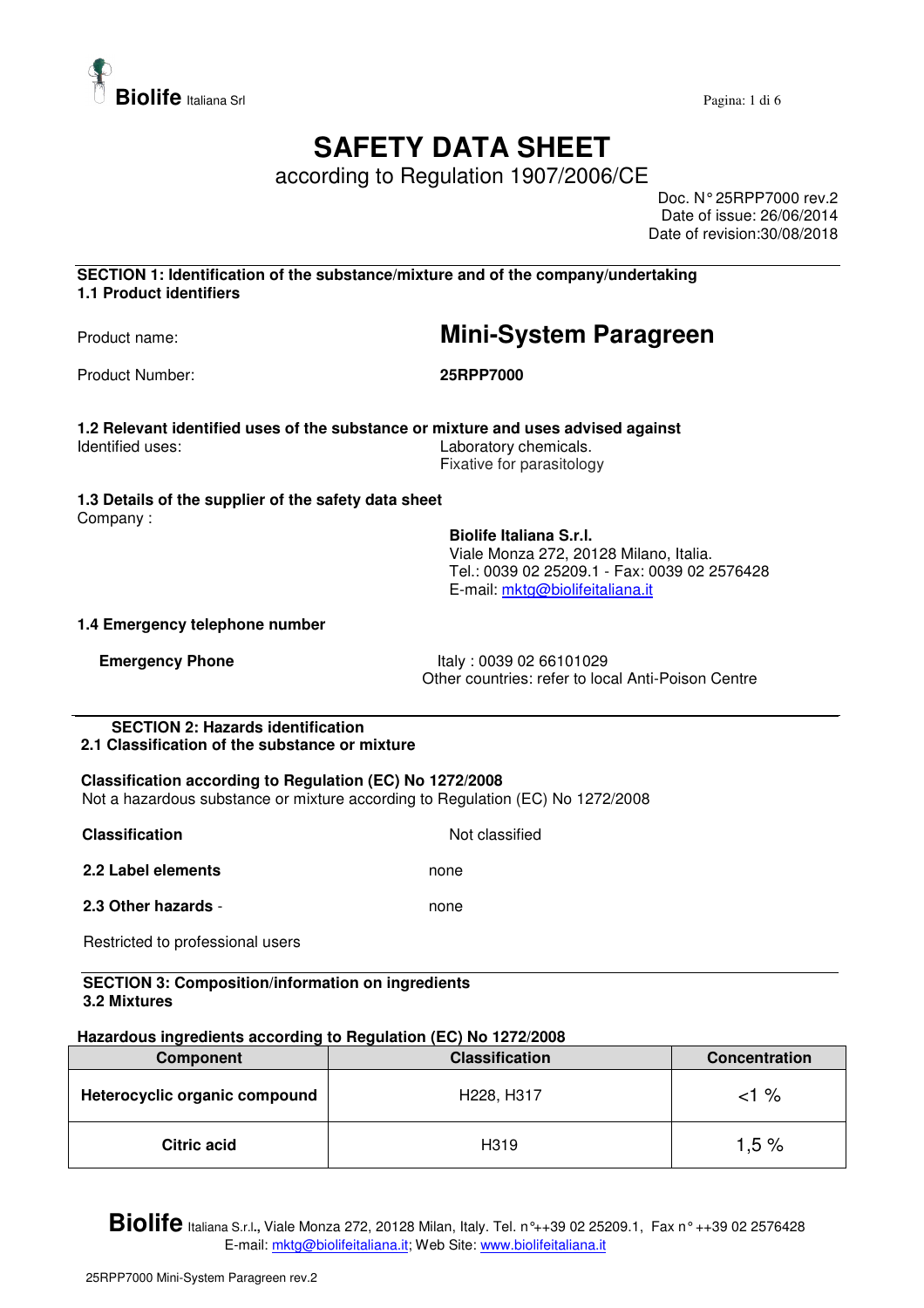

For the full text of the H-Statements mentioned in this Section, see Section 16

| <u>I OF the full text of the FI-Statements membried in this Section, see Section To</u>                   |                                                                                                                                         |
|-----------------------------------------------------------------------------------------------------------|-----------------------------------------------------------------------------------------------------------------------------------------|
| 4. First aid measures                                                                                     |                                                                                                                                         |
| 4.1 Description of first aid measures<br><b>General information</b>                                       | Consult a physician. Show this safety data sheet to the<br>doctor in attendance.                                                        |
| If inhaled                                                                                                | If breathed in, move person into fresh air. If not breathing,<br>give artificial respiration. If symptoms occur consult a<br>physician. |
| In case of skin contact                                                                                   | Wash off with soap and plenty of water.                                                                                                 |
| In case of eye contact                                                                                    | Wash thoroughly eyes with plenty of water for at<br>least 15 minutes. If irritation remains, seek medical<br>help.                      |
| If swallowed                                                                                              | Never give anything by mouth to an unconscious person.<br>Rinse mouth with water. If symptoms occur consult a<br>physician.             |
| 4.2 Most important symptoms and effects, both acute and delayed                                           | The most important known symptoms and effects are<br>described in the labelling (see section 2.2) and/or in<br>section 11               |
| 4.3 Indication of any immediate medical attention and special treatment needed                            | no data available                                                                                                                       |
| 5. Fire fighting measures                                                                                 |                                                                                                                                         |
| 5.1 Extinguishing media<br>Suitable extinguishing media                                                   | Use water spray, alcohol-resistant foam, dry chemical or<br>carbon dioxide.                                                             |
| 5.2 Special hazards arising from the substance or mixture                                                 | No data available                                                                                                                       |
| 5.3 Advice for fire-fighters                                                                              | Wear self contained breathing apparatus for fire fighting                                                                               |
| 5.4 Further information                                                                                   | and protective clothes if necessary.<br>no data available                                                                               |
| 6. Accidental release measures<br>6.1 Personal precautions, protective equipment and emergency procedures | Wear respiratory protection. Avoid breathing vapours and<br>contact with eyes and skin.<br>For personal protection see section 8.       |
| <b>6.2 Environmental precautions</b>                                                                      | Avoid leakage or spillage, if this can be done without<br>danger. Do not let product enter drains.                                      |

**6.3 Methods and materials for containment and cleaning up**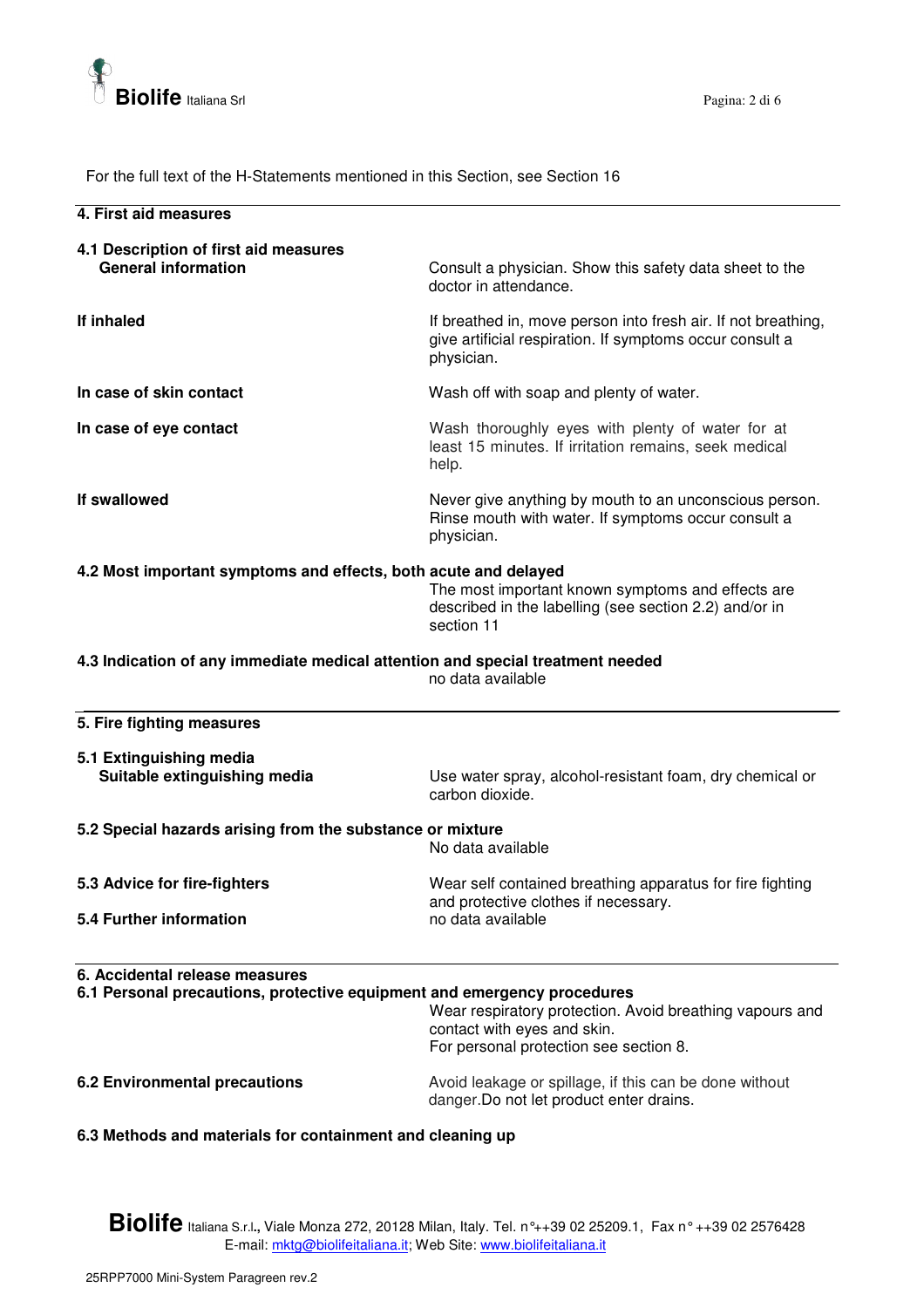

 Remove the liquid with absorbent paper and flush traces with water. Keep in suitable, closed containers for disposal.

| 6.4 Reference to other sections                                                                                    | For disposal see section 13.                                                                                                                                                                                                                                                                                                                                                                  |
|--------------------------------------------------------------------------------------------------------------------|-----------------------------------------------------------------------------------------------------------------------------------------------------------------------------------------------------------------------------------------------------------------------------------------------------------------------------------------------------------------------------------------------|
| 7. Handling and storage                                                                                            |                                                                                                                                                                                                                                                                                                                                                                                               |
| 7.1 Precautions for safe handling                                                                                  | Use disposable gloves. Avoid contact with skin, clothes<br>and eyes.<br>Handle in accordance with Good Laboratory Practice<br>For precautions see section 2.2.                                                                                                                                                                                                                                |
| 7.2 Conditions for safe storage, including any incompatibilities                                                   | Store in cool place. Keep container tightly closed in a dry<br>and well-ventilated place and protected from sunlight.                                                                                                                                                                                                                                                                         |
| 7.3 Specific end use(s)                                                                                            | Apart from the uses mentioned in section 1.2 no other<br>specific uses are stipulated                                                                                                                                                                                                                                                                                                         |
| 8. Exposure controls/personal protection<br>8.1 Control parameters<br>Components with workplace control parameters | It doesn't contain substances with occupational exposure                                                                                                                                                                                                                                                                                                                                      |
| 8.2 Exposure controls                                                                                              | limit value.                                                                                                                                                                                                                                                                                                                                                                                  |
| Appropriate engineering controls                                                                                   | Restricted to professional users.<br>Avoid contact with skin, eyes and clothing. Wash hands<br>before breaks and immediately after handling<br>the product. Avoid breathing vapours.                                                                                                                                                                                                          |
| Personal protective equipment                                                                                      |                                                                                                                                                                                                                                                                                                                                                                                               |
| Eye/face protection                                                                                                | Use equipment for eye protection tested and approved<br>under appropriate government standards such as NIOSH<br>(US) or EN 166(EU).                                                                                                                                                                                                                                                           |
| <b>Skin protection</b>                                                                                             | Handle with gloves. Gloves must be inspected prior to use.<br>Use proper glove removal technique (without touching<br>glove's outer surface) to avoid skin contact with this<br>product. Dispose of contaminated gloves after use in<br>accordance with applicable laws and good laboratory<br>practices. Wash and dry hands.                                                                 |
| <b>Body Protection</b>                                                                                             | The type of protective equipment must be selected<br>according to the concentration and amount of the<br>dangerous substance at the specific workplace.                                                                                                                                                                                                                                       |
| <b>Respiratory protection</b>                                                                                      | Respiratory protection is not required. Where risk<br>assessment shows air-purifying respirators are<br>appropriate, use a full-face particle respirator type N100 (<br>US) or type P3 (EN 143) respirator cartridges as a backup<br>to engineering controls. Use respirators and components<br>tested and approved under appropriate government<br>standards such as NIOSH (US) or CEN (EU). |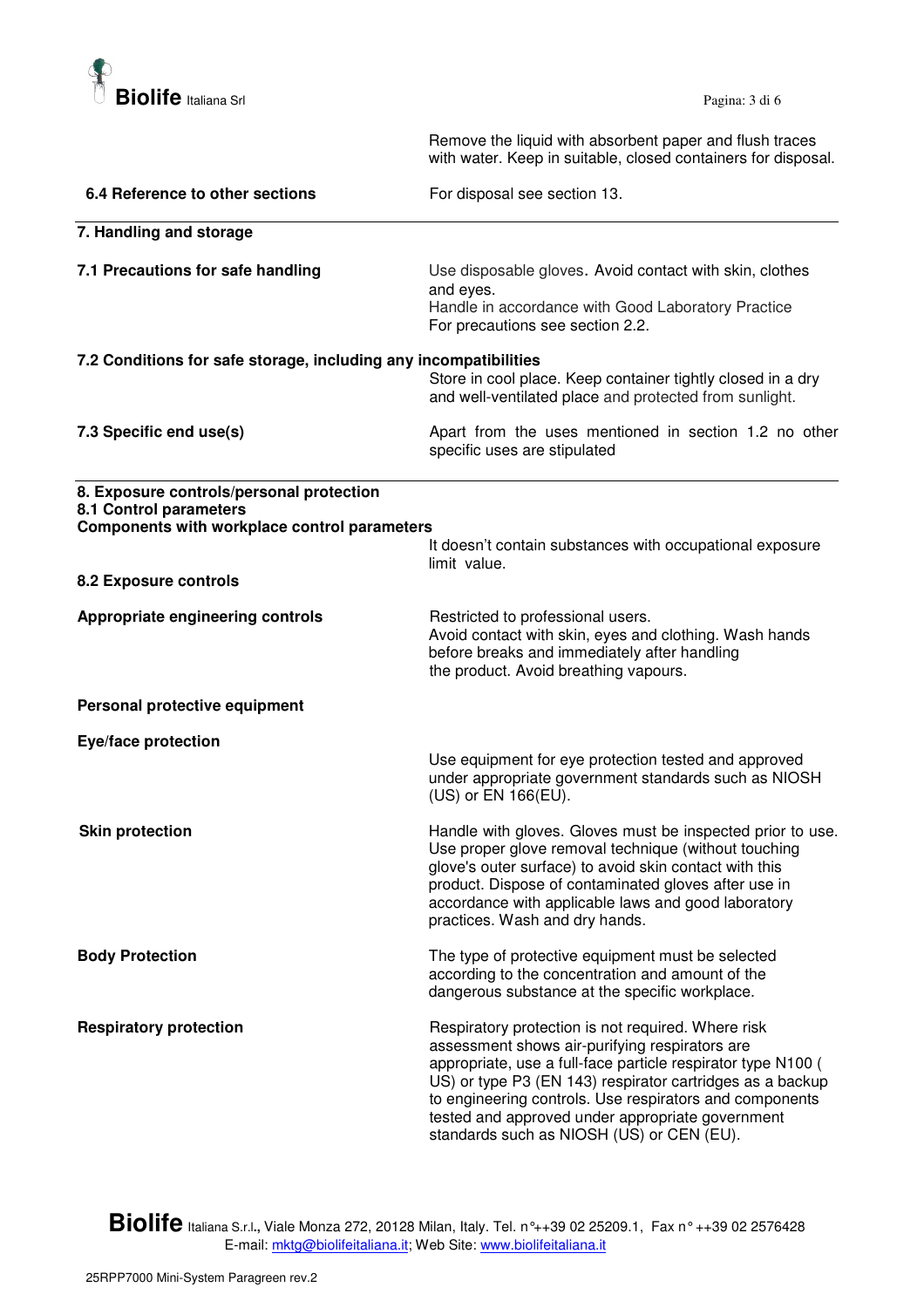

**Control of environmental exposure** Prevent further leakage or spillage if safe to do so. Do not let product enter drains.

| 9. Physical and chemical properties                       |                                              |
|-----------------------------------------------------------|----------------------------------------------|
| 9.1 Information on basic physical and chemical properties |                                              |
| a) Appearance Form:                                       | clear liquid - slight turbid.                |
|                                                           | Color: colourless                            |
| Odour                                                     | agreeable                                    |
| c) Odour Threshold                                        | no data available                            |
| d) pH                                                     | 3-4                                          |
| e) Melting point/freezing                                 |                                              |
| point                                                     | no data available                            |
|                                                           | no data available                            |
| f) Initial boiling point and                              |                                              |
| boiling range                                             | 100 ℃                                        |
| g) Flash point                                            | no data available                            |
| h) Evaporation rate                                       | no data available                            |
| i) Flammability (solid, gas)                              | no data available                            |
| j) Upper/lower                                            |                                              |
| flammability or                                           |                                              |
| explosive limits                                          | not explosive                                |
| k) Vapour pressure                                        | no data available                            |
| I) Vapour density                                         | no data available                            |
| m) Relative density                                       | no data available                            |
| n) Water solubility                                       | soluble                                      |
| o) Partition coefficient: n-octanol/                      |                                              |
| water                                                     |                                              |
|                                                           | no data available<br>no data available       |
| p) Auto-ignition temperature                              |                                              |
| q) Decomposition temperature                              | no data available                            |
| r) Viscosity                                              | no data available                            |
| s) Explosive properties                                   | no data available                            |
| t) Oxidizing properties                                   | no data available                            |
|                                                           |                                              |
| 9.2 Other safety information                              | no data available                            |
| 10. Stability and reactivity                              |                                              |
| 10.1 Reactivity                                           | no data available                            |
|                                                           |                                              |
| <b>10.2 Chemical stability</b>                            | Stable under recommended storage conditions. |
| 10.3 Possibility of hazardous reactions                   | no data available                            |
| 10.4 Conditions to avoid                                  | Extremes of temperature and direct sunlight  |
|                                                           |                                              |
| 10.5 Incompatible materials                               | strong basis, oxidizing agents               |
| 10.6 Hazardous decomposition products                     | None under normal conditions.                |
|                                                           | In the event of fire: see section 5          |
| 11. Toxicological information                             |                                              |
| 11.1 Information on toxicological effects                 |                                              |
| <b>Acute toxicity</b>                                     | non toxic.                                   |
| <b>Skin corrosion/irritation</b>                          | non-irritant                                 |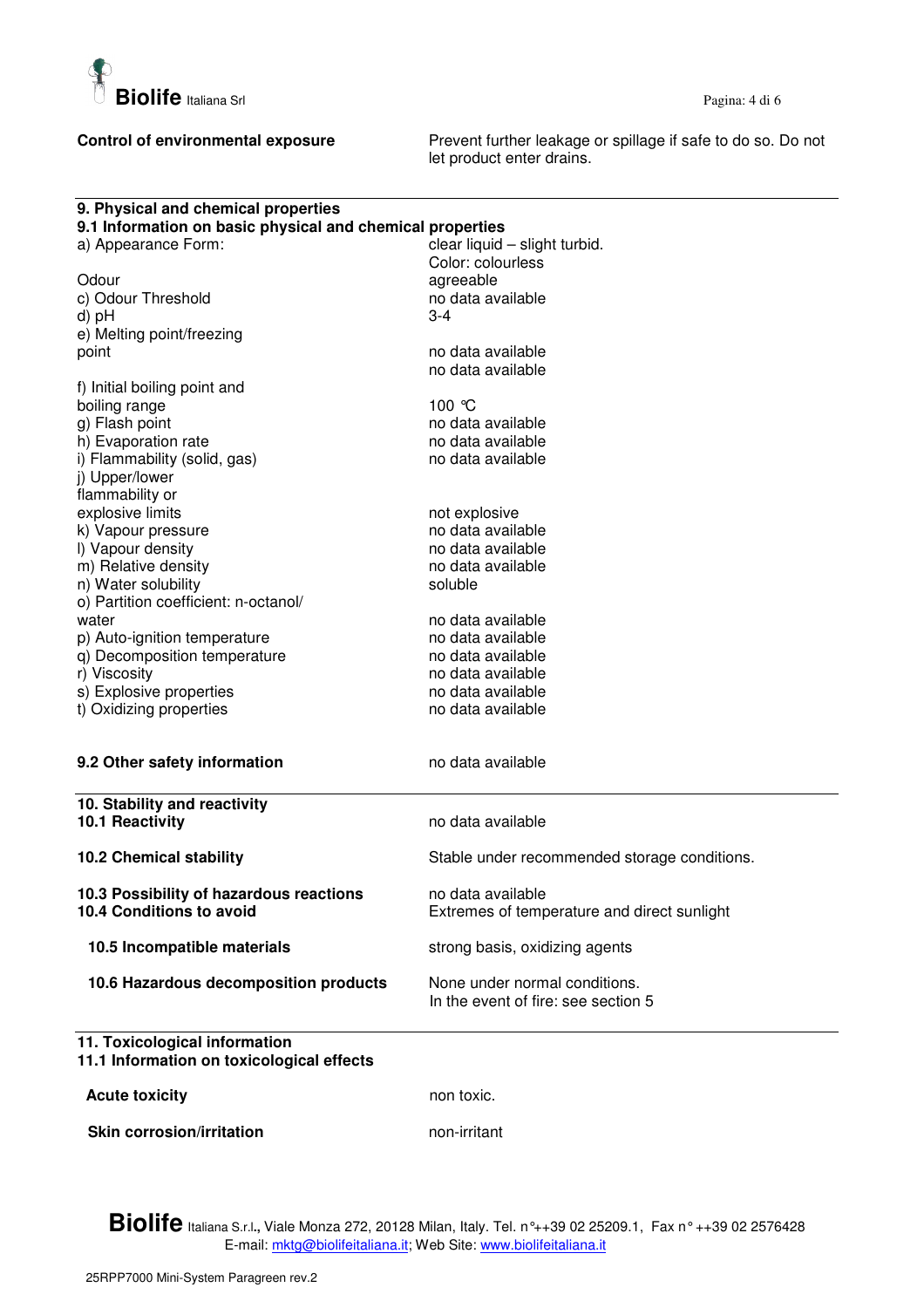

| Serious eye damage/eye irritation                  | no data available                                                                             |
|----------------------------------------------------|-----------------------------------------------------------------------------------------------|
| Respiratory or skin sensitisation                  | no data available                                                                             |
| Germ cell mutagenicity                             | no data available                                                                             |
| Carcinogenicity                                    | no data available                                                                             |
| <b>Reproductive toxicity</b>                       | no data available                                                                             |
| Specific target organ toxicity - single exposure   | no data available                                                                             |
| Specific target organ toxicity - repeated exposure |                                                                                               |
|                                                    | no data available                                                                             |
| <b>Aspiration hazard</b>                           | no data available                                                                             |
| <b>Additional Information</b>                      | RTECS: Not available                                                                          |
| 12. Ecological information<br>12.1 Toxicity        | no data available                                                                             |
| 12.2 Persistence and degradability                 | no data available                                                                             |
| 12.3 Bio accumulative potential                    | no data available                                                                             |
| 12.4 Mobility in soil                              | no data available                                                                             |
| 12.5 Results of PBT and vPvB assessment            | PBT/vPvB assessment not available as chemical safety<br>assessment not required/not conducted |
| 12.6 Other adverse effects                         | no data available                                                                             |
| 13. Disposal considerations                        |                                                                                               |
| 13.1 Waste treatment methods<br><b>Product</b>     | Offer surplus and non-recyclable solutions to a licensed<br>disposal company.                 |
| <b>Contaminated packaging</b>                      | Dispose of as unused product.                                                                 |
|                                                    |                                                                                               |

| 14. Transport information<br>14.1 UN number | ADR/RID: - IMDG: - IATA: -                                                             |
|---------------------------------------------|----------------------------------------------------------------------------------------|
| 14.2 UN proper shipping name                | ADR/RID: Not dangerous goods<br>IMDG: Not dangerous goods<br>IATA: Not dangerous goods |
| 14.3 Transport hazard class(es)             | ADR/RID: - IMDG: - IATA: -                                                             |
| 14.4 Packaging group                        | ADR/RID: - IMDG: - IATA: -                                                             |